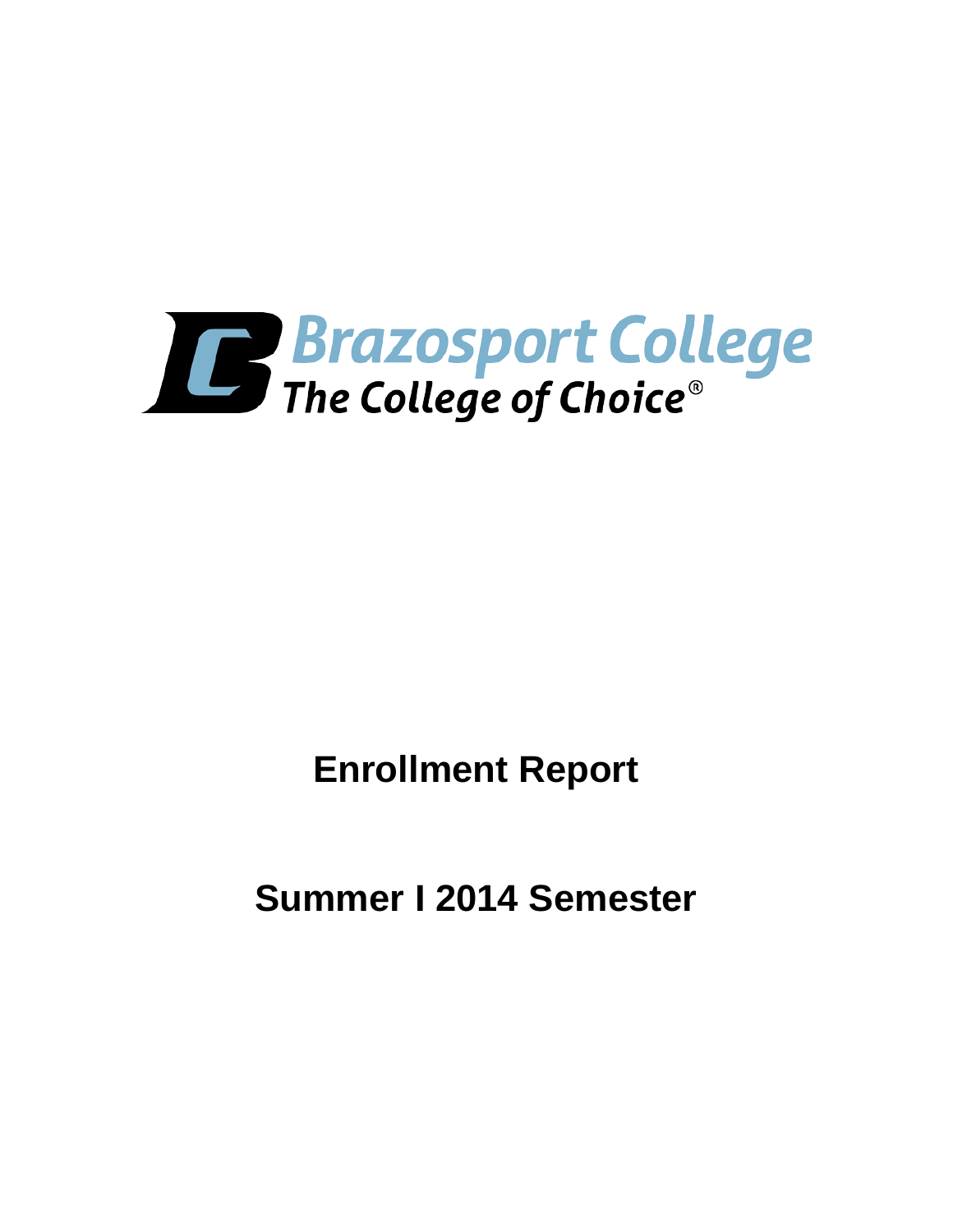# **Enrollment Report – Summer I 2014 Table of Contents**

| Table 15A Enrollment by Department/Technical Program Page 7 |  |
|-------------------------------------------------------------|--|
| Table 15B Enrollment by Department/Academic ProgramPage 8   |  |
|                                                             |  |
|                                                             |  |
|                                                             |  |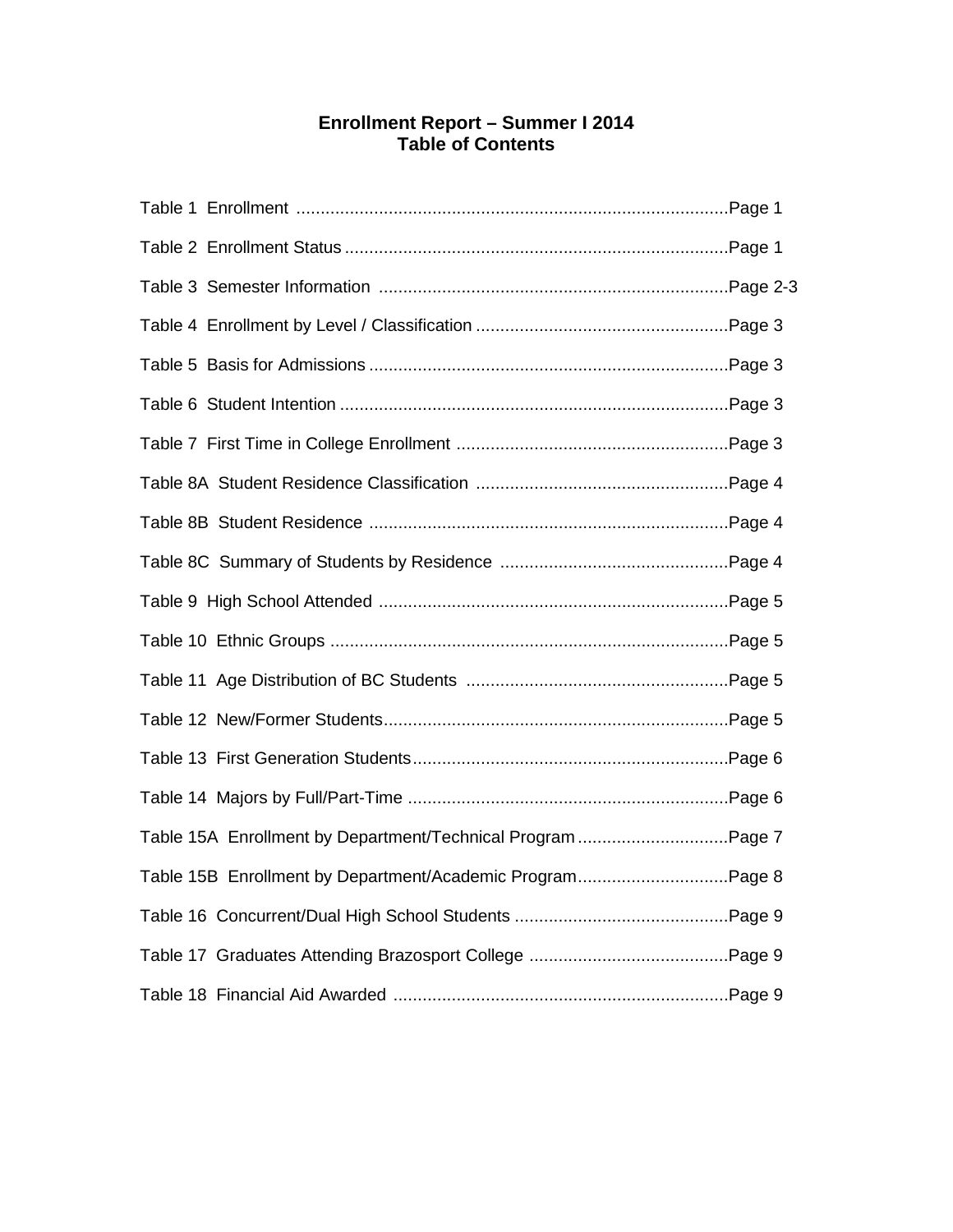# **Enrollment Report Summer I 2014**

#### **Table 1 Enrollment**

#### **Credit Program**

| Campus – Regular Students     | 2.058    |
|-------------------------------|----------|
| Flexible Entry (1 Duplicated) | つに<br>دے |
| Total Enrolled (Unduplicated) | 2,082    |

#### **Non-Credit Program**

| Total Enrolled (From $5/08/14 - 7/07/14$ )<br>369 |  |
|---------------------------------------------------|--|
|---------------------------------------------------|--|

### **Total Headcount**

| Credit Program     | 2.058 |
|--------------------|-------|
| Non-credit Program | 369   |
| Grand Total        | 2.427 |

#### **Full-time Student Equivalent**

| Full-time student equivalent (FTSE)                | 2.047.6 |
|----------------------------------------------------|---------|
| Found by dividing total credit hours (10,238) by 5 |         |

#### **Table 2**

#### **Enrollment Status Part-Time / Full-Time**

|               | <b>Full-Time</b> | Part-Time* | Total | %     |  |
|---------------|------------------|------------|-------|-------|--|
| Male          | 398              | 586        | 984   | 47.8% |  |
| Female        | 415              | 659        | 1,074 | 52.2% |  |
| Total         | 813              | 1.245      | 2,058 | 100.0 |  |
| $\frac{0}{0}$ | 39.5%            | 60.5%      | 100.0 | 100.6 |  |

\*Part-Time – Less than 5 semester hours in summer semester.

## **Enrollment Status Day Student / Night Student**

|                   | No.   | %      |
|-------------------|-------|--------|
| Day               | 784   | 38.1%  |
| Night             | 641   | 31.2%  |
| Both Day / Night  | 163   | 7.9%   |
| Distance Learning | 470   | 22.8%  |
| Total             | 2,058 | 100.0% |

Note: Since distance learning classes are not classified as "Day" or "Night" classes, students enrolled in distance learning classes as well as traditional "day" or "night" classes are classified as day, night or both day/night students by their "majority" enrollment in these classes. Therefore, it is possible that distance learning students are included in the Day, Night and Both Day/Night totals if they are taking these traditional classes along with a distance learning class. However, students taking only distance learning classes will be classified as only distance learning students.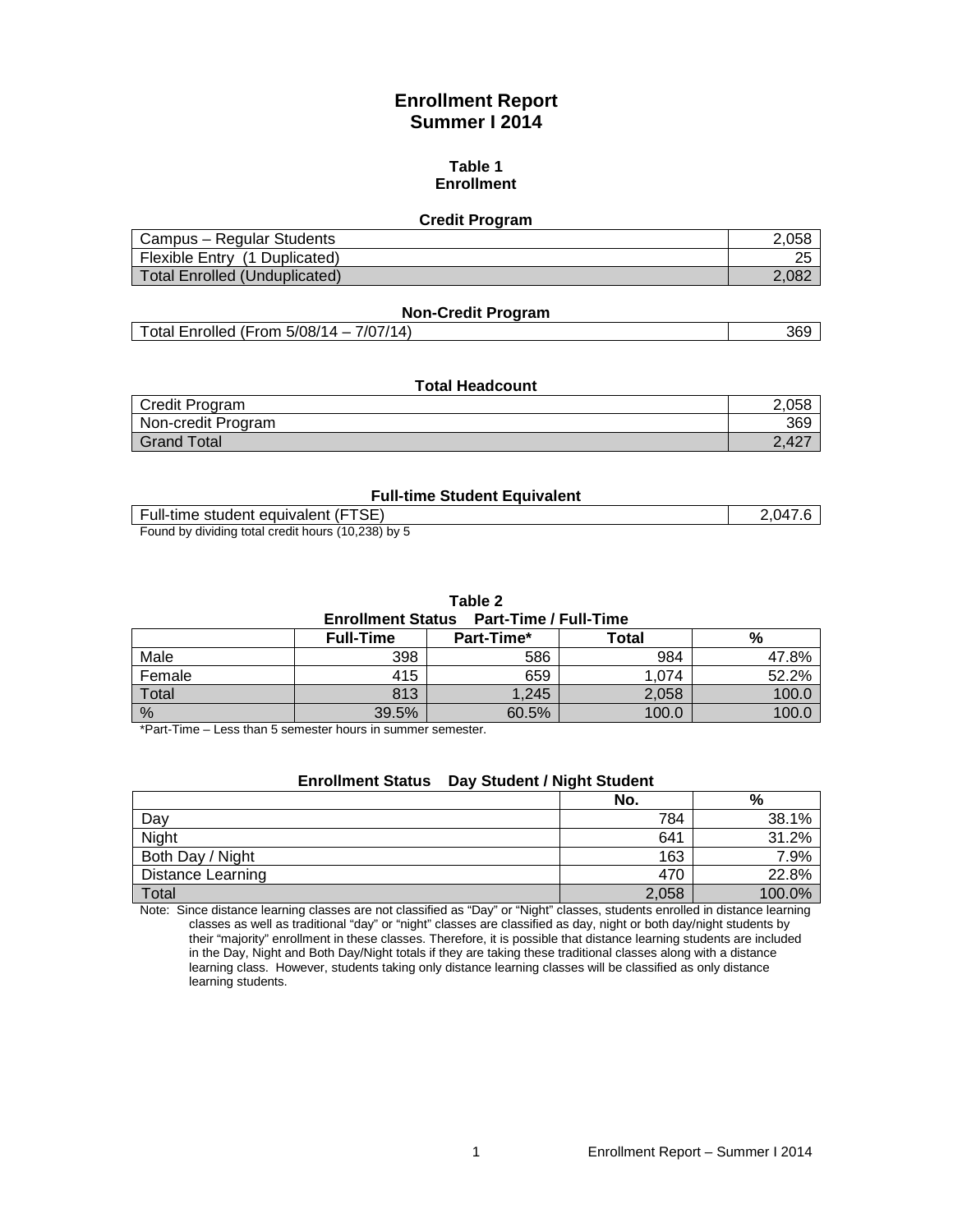## **Table 3 Semester Information**

| <b>Headcount</b>                                                              |          |  |       |  |  |
|-------------------------------------------------------------------------------|----------|--|-------|--|--|
| <b>Flexible Entry</b><br><b>Duplicated</b><br><b>State Reports</b><br>Regular |          |  |       |  |  |
| 2.058                                                                         | つに<br>دے |  | 2.083 |  |  |

| <b>Semester Credit Hours</b> |                                        |          |            |               |  |
|------------------------------|----------------------------------------|----------|------------|---------------|--|
|                              | <b>Vocational-</b><br><b>Technical</b> | Academic | <b>BAT</b> | <b>Totals</b> |  |
| Regular                      | 2,485                                  | 7,098    | 491        | 10,074        |  |
| <b>Flexible Entry</b>        | 164                                    |          | 0          | 164           |  |
| Total                        | 2,649                                  | 7,098    | 491        | 10,238        |  |
|                              |                                        |          |            |               |  |
| In-District                  | 2,199                                  | 4,461    | 39         | 6,699         |  |
| Out-of-District              | 286                                    | 2,637    | 452        | 3,375         |  |
| <b>Totals</b>                | 2,649                                  | 7,098    | 491        | 10,238        |  |

Note: In / Out-of-District status is determined by where a course is taught.

#### **Semester Contact Hours**

|                       | <b>Vocational-</b><br><b>Technical</b> | Academic | BAT   | Totals  |
|-----------------------|----------------------------------------|----------|-------|---------|
| Regular               | 66.496                                 | 127.776  | 7.856 | 202.128 |
| <b>Flexible Entry</b> | 3.616                                  |          |       |         |
| Total                 | 70,112                                 | 127.776  | 7,856 | 205,744 |

| In-District     | 1,200<br>61. | 83,616         | 624   | 145.440 |
|-----------------|--------------|----------------|-------|---------|
| Out-of-District | 5,296        | .160<br>44.    | 7.232 | 56.688  |
| <b>Totals</b>   | 70,112       | .27,776<br>127 | 7,856 | 205,744 |

Note: In / Out-of-District status is determined by where a course is taught.

# **Semester Credit Hours**

| <b>By Student Tuition Residency Code</b> |                                 |                          |               |  |
|------------------------------------------|---------------------------------|--------------------------|---------------|--|
|                                          | <b>Vocational-</b><br>Technical | Academic -<br><b>BAT</b> | <b>Totals</b> |  |
| In-District                              | 1,698                           | 4.882                    | 6,581         |  |
| Out-of-District                          | 951                             | 2.707                    | 3,657         |  |
| <b>Totals</b>                            | 2,649                           | 7,589                    | 10,238        |  |

Note: BAT hours are included in Academic credit hours.

#### **Semester Contact Hours By Student Tuition Residency Code**

|                 | <b>Vocational-</b><br><b>Technical</b> | Academic -<br>BAT | <b>Totals</b> |
|-----------------|----------------------------------------|-------------------|---------------|
| In-District     | 45,508                                 | 86,464            | 131.972       |
| Out-of-District | 24.604                                 | 49,168            | 73.772        |
| <b>Totals</b>   | 70,112                                 | 135.632           | 205,744       |

Note: BAT hours are included in Academic contact hours.

#### **Distance Learning Semester Contact Hours**

| __________________ |             |  |  |  |
|--------------------|-------------|--|--|--|
| Internet           | ,784<br>50, |  |  |  |
| <b>VCT</b>         | 1,504       |  |  |  |
| <b>Total</b>       | 52,288      |  |  |  |

Note: These contact hour totals do not include hybrid / blended course hours.

The distance learning contact hours are included in semester contact hours.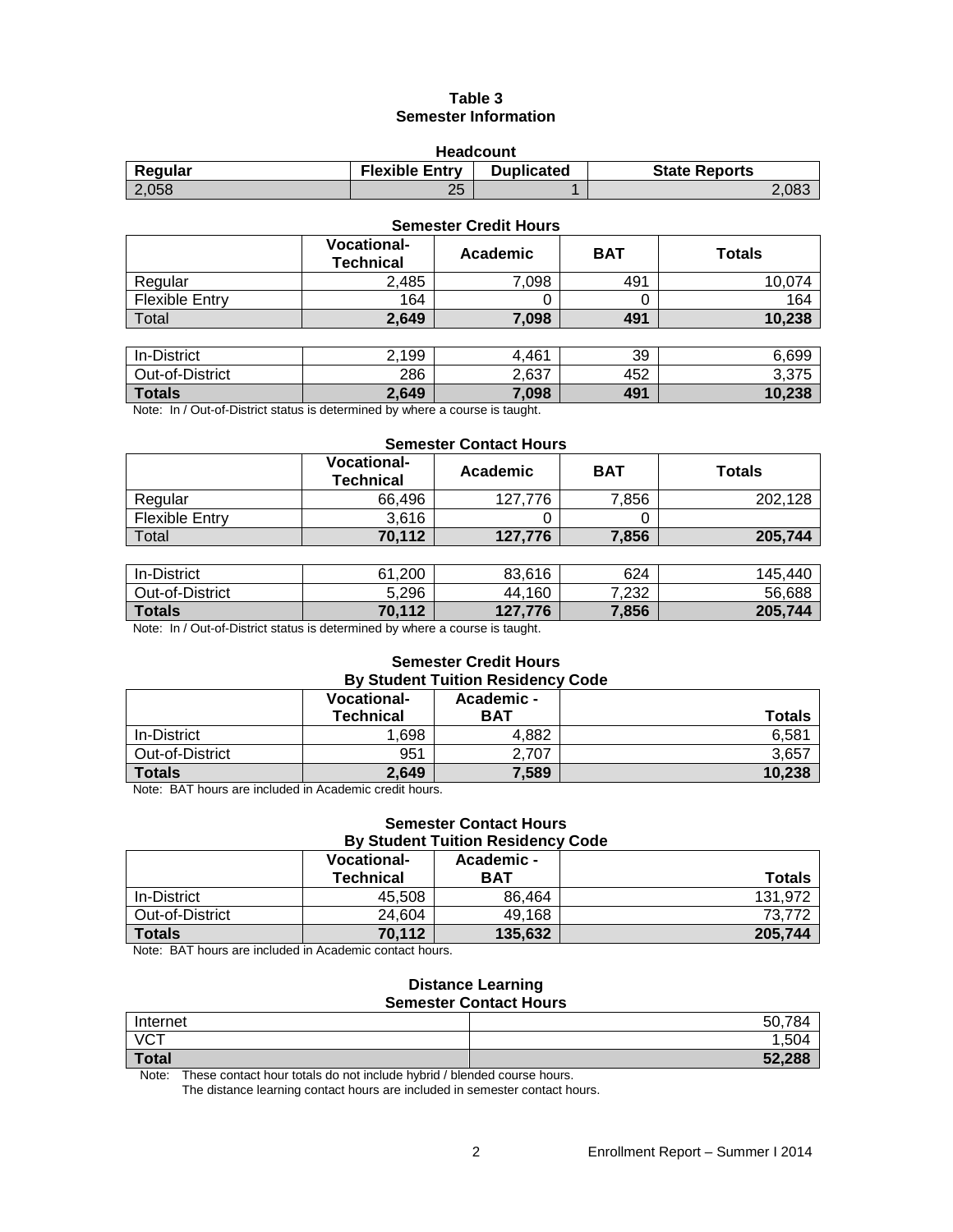#### **Table 3 Semester Information Contact hours** *NOT* **funded**

| Developmental Hours               | 220   |
|-----------------------------------|-------|
| Academic Hours (Three-peat rule)  | 3.184 |
| Technical Hours (Three-peat rule) | 96    |
| $\tau$ <sub>otal</sub>            | 3.500 |

| <b>Enrollment by Level / Classification</b> |     |      |       |        |  |  |
|---------------------------------------------|-----|------|-------|--------|--|--|
| Male<br>%<br>Total<br>Female                |     |      |       |        |  |  |
| Freshman: First Yr (less than 24 hours)     | 393 | 431  | 824   | 40.0%  |  |  |
| Sophomore: Second Yr (24-59 hours)          | 396 | 413  | 809   | 39.3%  |  |  |
| Unclassified (60 or more hours)             | 195 | 230  | 425   | 20.7%  |  |  |
| <b>Total</b>                                | 984 | 1074 | 2.058 | 100.0% |  |  |

**Table 4**

## **Table 5**

#### **Basis for Admissions for Student Body**

|                             | No.   | %      |
|-----------------------------|-------|--------|
| <b>High School Graduate</b> | 220   | 10.7%  |
| Individual Approval         | 537   | 26.1%  |
| G.E.D.                      | 59    | 2.9%   |
| <b>Former Student</b>       | 1,039 | 50.5%  |
| <b>College Transfer</b>     | 203   | 9.9%   |
| Total                       | 2,058 | 100.0% |

#### **Table 6 Student Intention Why Students Attend Brazosport College**

|                                  | No.   | $\%$   |
|----------------------------------|-------|--------|
| Earn an Associate's Degree       | 1048  | 50.9%  |
| Earn a Certificate               | 325   | 15.8%  |
| <b>Earn Credits for Transfer</b> | 442   | 21.5%  |
| Job Skills                       | 5     | 0.2%   |
| <b>Personal Enrichment</b>       | 14    | 0.7%   |
| Did Not Respond                  | 224   | 10.9%  |
| Earn a BAT Degree                |       | 0.0%   |
| Total                            | 2,058 | 100.0% |

#### **Table 7 First Time in College Enrollment**

| <u>rast rang ar oonced Enromnont</u> |     |        |  |  |
|--------------------------------------|-----|--------|--|--|
|                                      | No. | %      |  |  |
| Male                                 | 110 | 51.4%  |  |  |
| Female                               | 104 | 48.6%  |  |  |
| Total                                | 214 | 100.0% |  |  |

Note: FTIC excludes transfer students.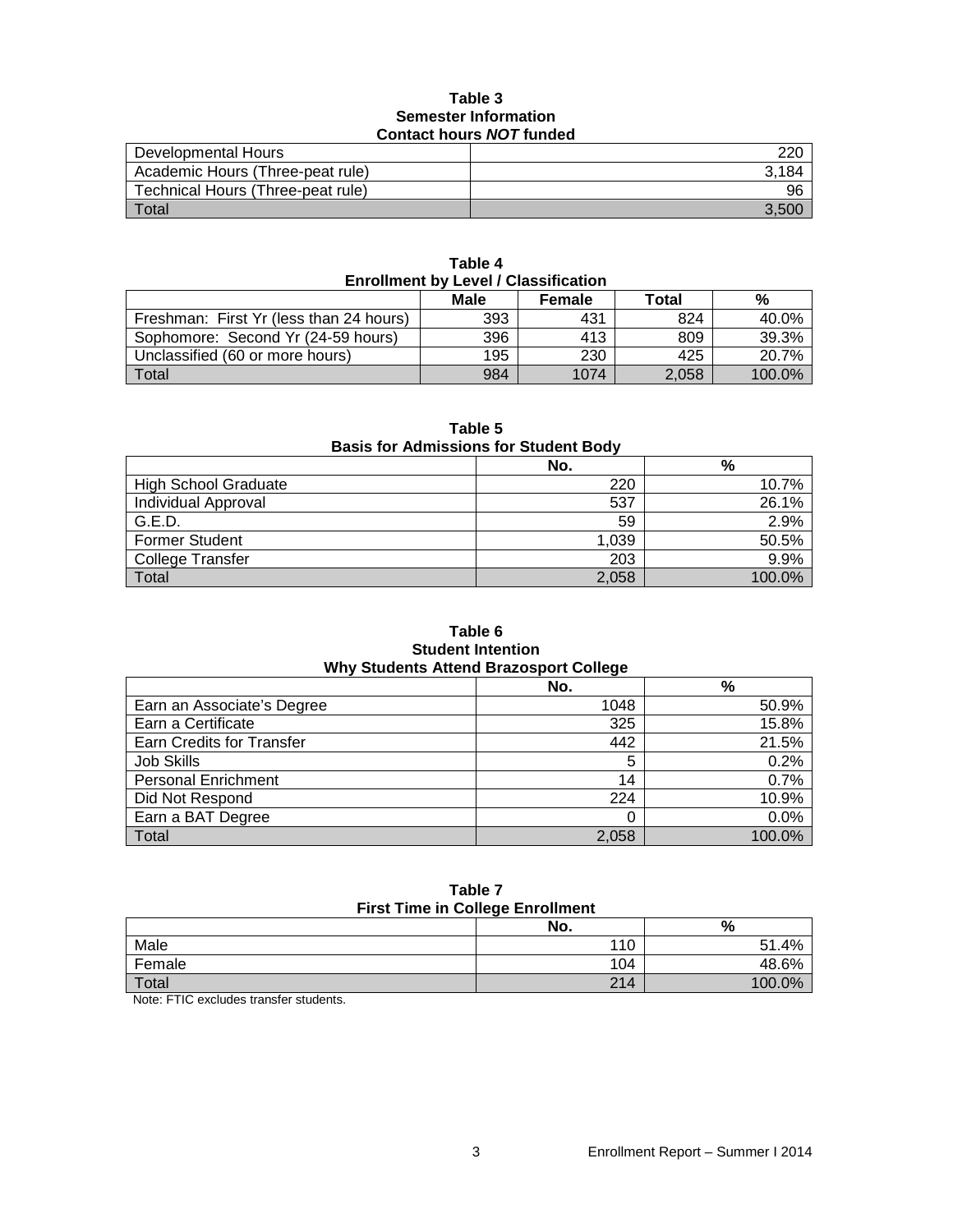| <b>Student Residence Classification</b> |       |         |  |  |
|-----------------------------------------|-------|---------|--|--|
|                                         | No.   | %       |  |  |
| In-District                             | 1,332 | 64.7%   |  |  |
| Out-of-District                         | 721   | 35.0%   |  |  |
| Out-of-State                            | b     | 0.2%    |  |  |
| Foreign                                 |       | $0.0\%$ |  |  |
| <b>Total</b>                            | 2,058 | 100.0%  |  |  |

## **Table 8A Student Residence Classification**

#### **Table 8B Student Residence**

| <b>City</b>            | No.   | $\%$   |
|------------------------|-------|--------|
| Angleton               | 304   | 14.8%  |
| <b>Brazoria</b>        | 126   | 6.1%   |
| Clute                  | 320   | 15.5%  |
| Danbury                | 18    | 0.9%   |
| Freeport               | 265   | 12.9%  |
| Lake Jackson           | 749   | 36.4%  |
| Sweeny                 | 61    | 3.0%   |
| West Columbia          | 62    | 3.0%   |
| <b>Other Residence</b> | 153   | 7.4%   |
| <b>Total Students</b>  | 2,058 | 100.0% |

**Table 8C Summary of Students by Residence**

| <b>Residence</b>        | No.   | %      |
|-------------------------|-------|--------|
| <b>Austin County</b>    |       | .05%   |
| <b>Bell County</b>      | 1     | .05%   |
| <b>Bexar County</b>     | 2     | .10%   |
| <b>Brazoria County</b>  | 1,961 | 95.29% |
| <b>Brazos County</b>    | 3     | .15%   |
| El Paso County          | 1     | .05%   |
| <b>Erath County</b>     | 1     | .05%   |
| Fort Bend County        | 11    | .53%   |
| <b>Galveston County</b> | 14    | .68%   |
| <b>Gillespie County</b> | 1     | .05%   |
| <b>Harris County</b>    | 13    | .63%   |
| <b>Hidalgo County</b>   | 3     | .15%   |
| <b>Hopkins County</b>   | 1     | .05%   |

| <b>Residence</b>       | No.   | %      | <b>Residence</b>      | No.            | $\%$    |
|------------------------|-------|--------|-----------------------|----------------|---------|
| <b>Austin County</b>   |       | .05%   | <b>Llano County</b>   |                | .05%    |
| <b>Bell County</b>     |       | .05%   | Matagorda County      | 34             | 1.65%   |
| <b>Bexar County</b>    | 2     | .10%   | <b>Randall County</b> |                | .05%    |
| <b>Brazoria County</b> | 1,961 | 95.29% | Refugio County        |                | .05%    |
| <b>Brazos County</b>   | 3     | .15%   | <b>Tarrant County</b> |                | .05%    |
| El Paso County         |       | .05%   | <b>Travis County</b>  | 2              | .10%    |
| <b>Erath County</b>    |       | .05%   |                       |                |         |
| Fort Bend County       | 11    | .53%   | Louisiana             |                | .05%    |
| Galveston County       | 14    | .68%   | Michigan              |                | .05%    |
| Gillespie County       |       | .05%   | Missouri              | $\mathfrak{p}$ | .10%    |
| Harris County          | 13    | .63%   | South Carolina        |                | .05%    |
| <b>Hidalgo County</b>  | 3     | .15%   | <b>Total</b>          | 2,058          | 100.00% |
|                        |       |        |                       |                |         |

Includes students that pay C & D coded tuition.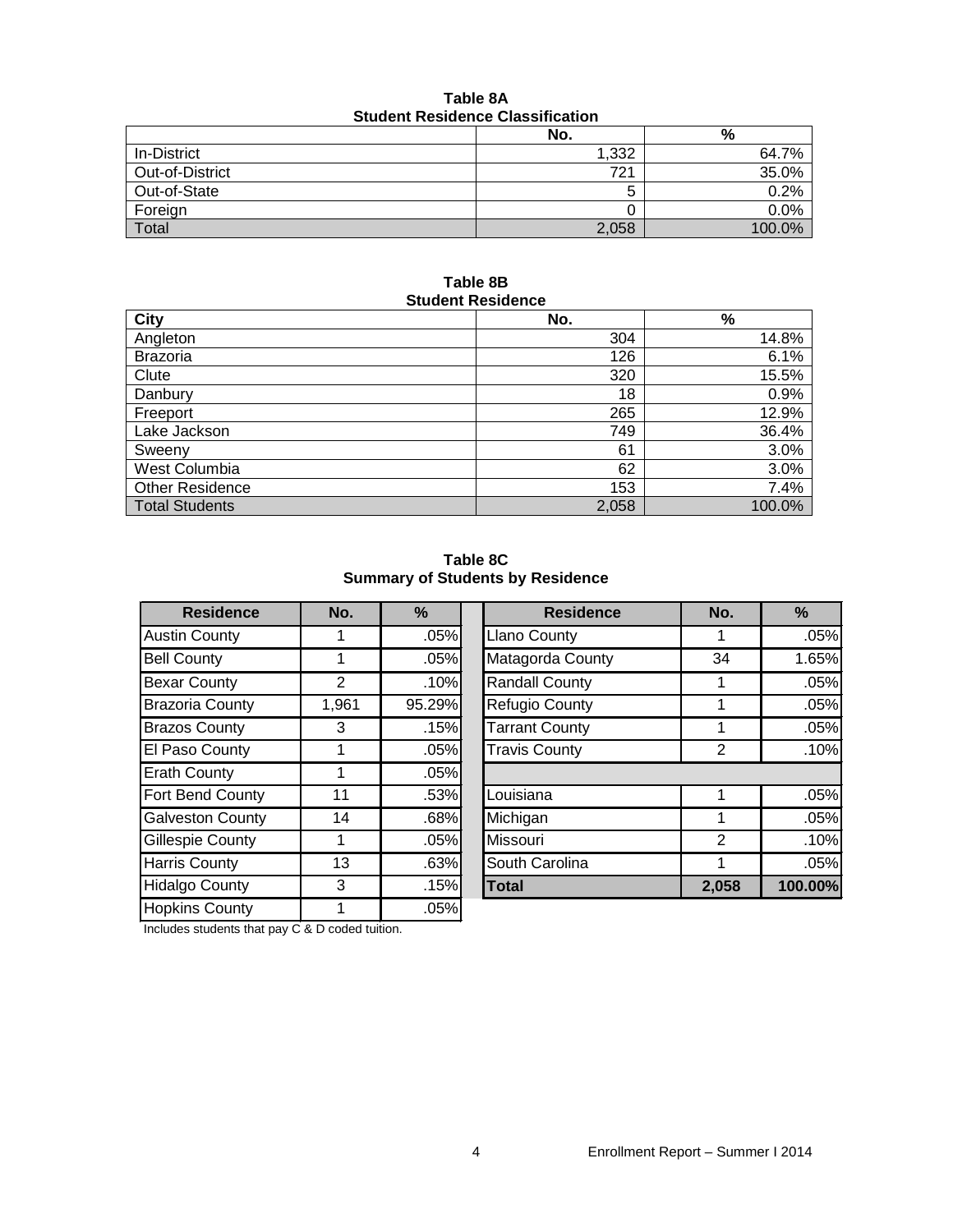| <b>School</b>                      | No.   | %      |
|------------------------------------|-------|--------|
| Angleton                           | 262   | 12.7%  |
| <b>Brazosport</b>                  | 237   | 11.5%  |
| <b>Brazosport Christian School</b> | 20    | 1.0%   |
| Brazoswood                         | 719   | 34.9%  |
| Columbia                           | 157   | 7.6%   |
| Danbury                            | 23    | 1.1%   |
| Sweeny                             | 102   | 5.0%   |
| <b>Other Schools</b>               | 344   | 16.7%  |
| No School Assigned                 | 194   | 9.4%   |
| <b>Total Students</b>              | 2,058 | 100.0% |

**Table 9 High School Attended**

**Table 10**

| <b>Ethnic Groups</b>             |       |        |  |  |  |
|----------------------------------|-------|--------|--|--|--|
| Race                             | No.   | %      |  |  |  |
| White                            | 1,125 | 54.7%  |  |  |  |
| <b>Black</b>                     | 160   | 7.8%   |  |  |  |
| Hispanic                         | 731   | 35.5%  |  |  |  |
| Asian                            | 32    | 1.6%   |  |  |  |
| American Indian / Alaskan Native | 7     | 0.3%   |  |  |  |
| Non-Resident Alien               | 0     | 0.0%   |  |  |  |
| Native Hawaiian / Other Pacific  | 0     | 0.0%   |  |  |  |
| <b>Islander</b>                  |       |        |  |  |  |
| Race Unknown                     | 3     | 0.1%   |  |  |  |
| Total                            | 2,058 | 100.0% |  |  |  |

### **Table 11 Age Distribution of BC Students**

|                       | $1.90$ Pictribution of $20$ Cluberties |        |
|-----------------------|----------------------------------------|--------|
| Age                   | No.                                    | %      |
| Under 18              | 454                                    | 22.1%  |
| $18 - 21$             | 664                                    | 32.3%  |
| 22-25                 | 284                                    | 13.8%  |
| 26-29                 | 208                                    | 10.1%  |
| 30-37                 | 256                                    | 12.4%  |
| 38 and above          | 192                                    | 9.3%   |
| Total                 | 2,058                                  | 100.0% |
| $-212$<br>Avorage Age |                                        |        |

Average  $Age = 24.2$ Median Age  $= 21.0$ 

#### **Table 12 New / Former Students**

| $195W / 1$ of the other than |       |            |  |  |  |
|------------------------------|-------|------------|--|--|--|
|                              | No.   | %          |  |  |  |
| <b>Former Students</b>       | .763  | 7%<br>85.7 |  |  |  |
| New Students*                | 295   | 14.3%      |  |  |  |
| Total                        | 2,058 | $100.0\%$  |  |  |  |

Note: \*Indicates students new to Brazosport College--includes transfer students.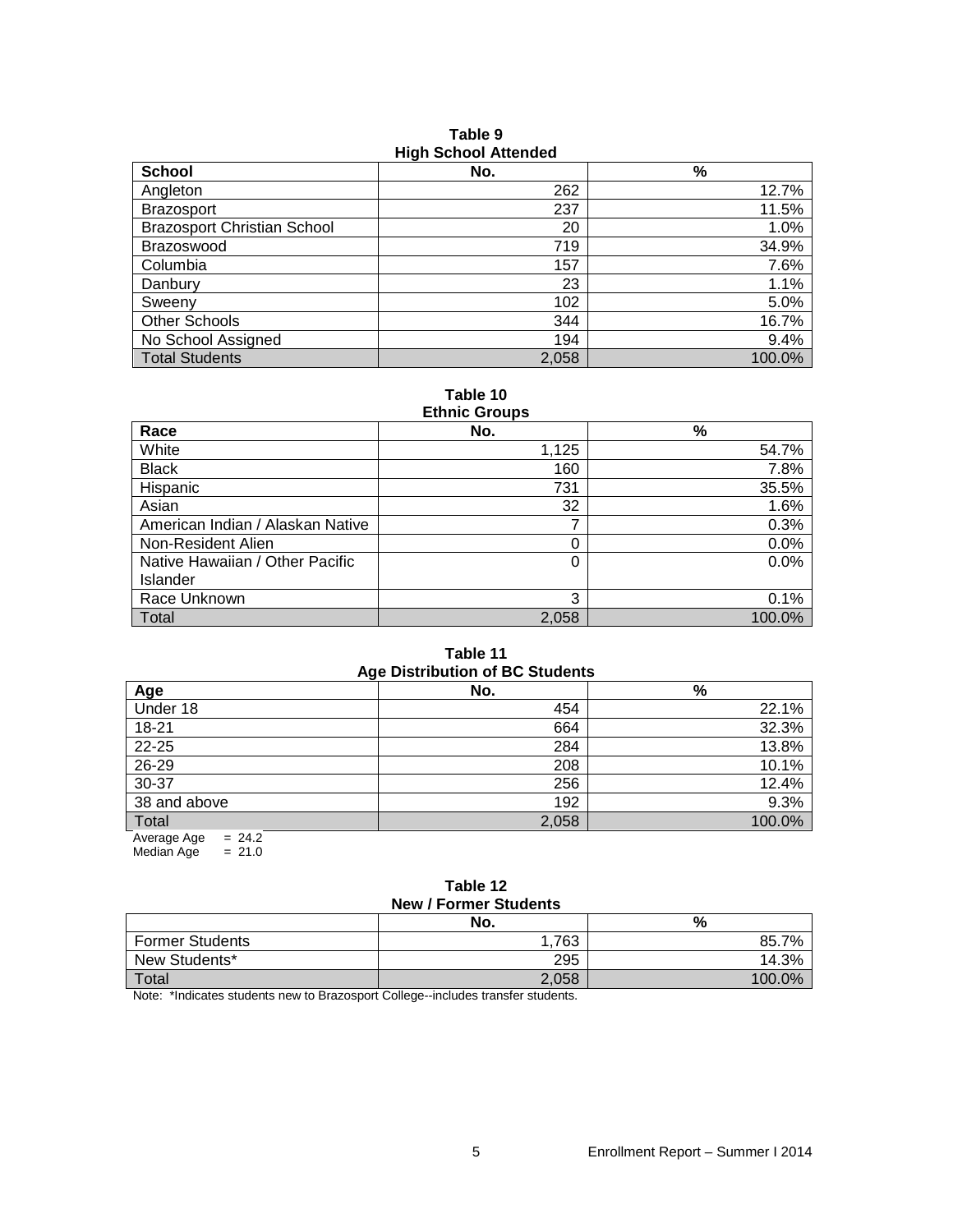#### **Table 13 First Generation Students**

|                                 | No. | %      |  |  |  |
|---------------------------------|-----|--------|--|--|--|
| <b>First Generation Student</b> | 121 | 41.0%  |  |  |  |
| Not First Generation Student    | 66  | 22.4%  |  |  |  |
| No response in mother's or      | 108 | 36.6%  |  |  |  |
| father's education level        |     |        |  |  |  |
| Total                           | 295 | 100.0% |  |  |  |

Note: First generation students include only new students.

A first generation student is defined by both parents' education level below a Baccalaureate Degree.

#### **Table 14 Majors by Full / Part-Time**

#### **Academic**

|       | No.  | %      |
|-------|------|--------|
| Full  | 444  | 36.0%  |
| Part  | 788  | 64.0%  |
| Total | ,232 | 100.0% |

| <b>Vocational - Technical</b> |  |
|-------------------------------|--|
|-------------------------------|--|

|       | No.             | %      |
|-------|-----------------|--------|
| Full  | 296             | .3%    |
| Part  | 42 <sup>1</sup> | 58.7%  |
| Total | 747             | 100.0% |

#### **Undecided – Academic**

|       | No. | $\Omega$<br>70 |
|-------|-----|----------------|
| Full  |     | 0.0%           |
| Part  |     | 0.0%           |
| Total |     | 100.0%         |

## **Bachelor's in Applied Technology**

|                    | No.   | %      |
|--------------------|-------|--------|
| Full               | 73    | 67.0%  |
| Part               | 36    | 33.0%  |
| Total              | 109   | 100.0% |
| <b>Grand Total</b> | 2,058 | 100.0% |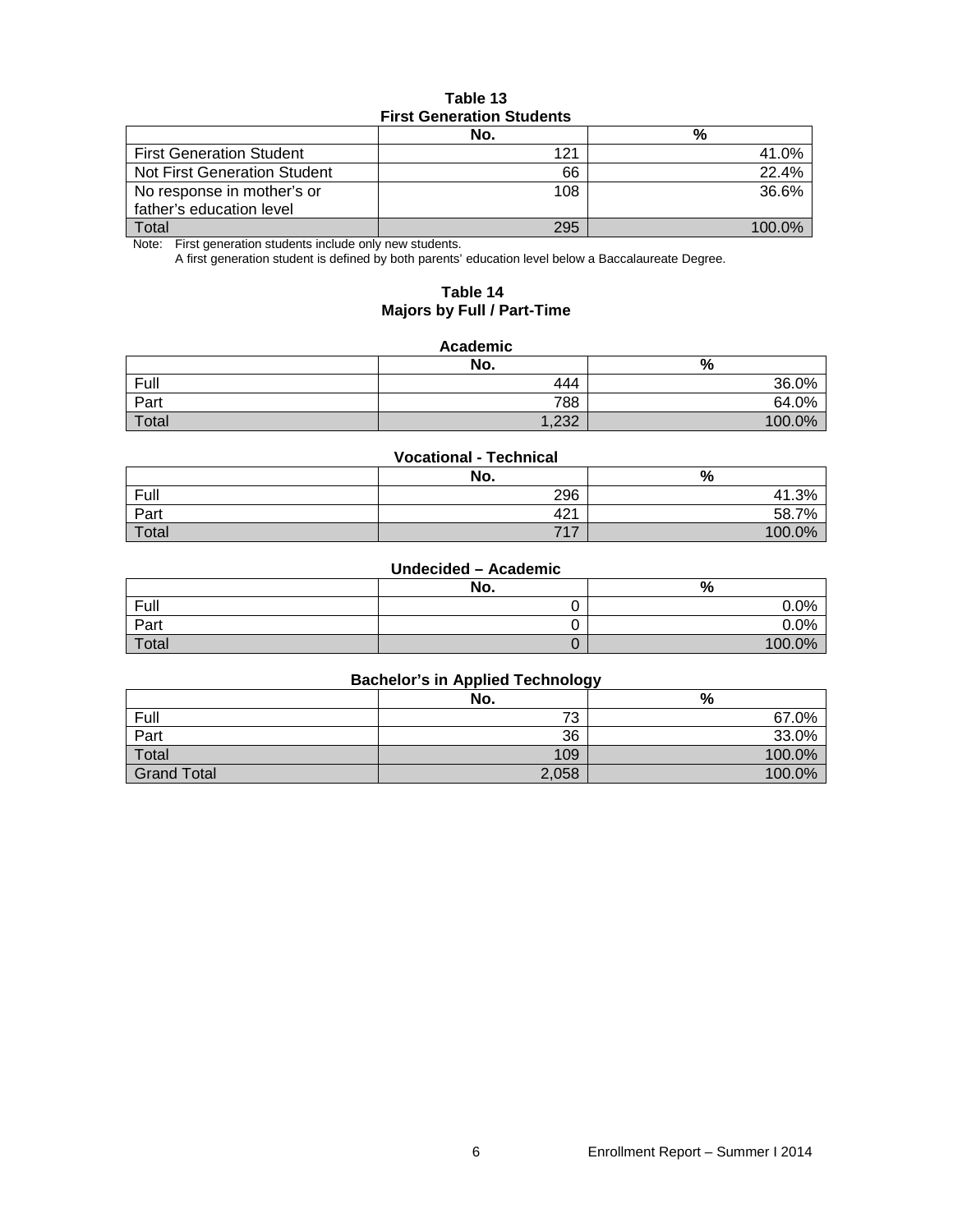## **Table 15A Enrollment by Department**

|              |                 |                 | <b>Contact</b> |        |              |             |
|--------------|-----------------|-----------------|----------------|--------|--------------|-------------|
|              | <b>Total</b>    | <b>Semester</b> | <b>Hours</b>   |        |              |             |
|              | <b>Students</b> | <b>Hours</b>    | Lec/Lab        | Co-op  | Practicum    | <b>FTSE</b> |
| <b>BUSG</b>  | $\overline{19}$ | $\overline{57}$ | 912            |        |              | 11.40       |
| <b>CDEC</b>  | $\overline{2}$  | 3               | 336            | 320    |              | 0.60        |
| <b>CNBT</b>  | 32              | 48              | 1,024          |        |              | 9.60        |
| <b>CTEC</b>  | 125             | 272             | 5,424          |        |              | 54.40       |
| <b>DFTG</b>  | 54              | 81              | 1,728          |        |              | 16.20       |
| <b>ELPT</b>  | 64              | 96              | 2,048          |        |              | 19.20       |
| ELTN         | 6               | $\overline{9}$  | 1,008          | 960    |              | 1.80        |
| <b>EMSP</b>  | 24              | 56              | 2,304          |        |              | 11.20       |
| <b>EPCT</b>  | 20              | 60              | 960            |        |              | 12.00       |
| <b>HITT</b>  | 21              | 63              | 1,008          |        |              | 12.60       |
| <b>INTC</b>  | 112             | 201             | 3,872          |        |              | 40.20       |
| <b>MCHN</b>  | 20              | 30              | 640            |        |              | 6.00        |
| <b>OSHT</b>  | 91              | 246             | 8,544          | 5,120  |              | 49.20       |
| PFPB         | 108             | 162             | 8,352          | 5,760  |              | 32.40       |
| POFI         | 4               | 6               | 672            | 640    |              | 1.20        |
| <b>PTAC</b>  | 277             | 661             | 13,376         |        |              | 132.20      |
| <b>RNSG</b>  | 44              | 88              | 1,408          |        |              | 17.60       |
| <b>VNSG</b>  | 50              | 130             | 4,960          |        |              | 26.00       |
| <b>WLDG</b>  | 96              | 201             | 7,536          |        |              | 40.20       |
| <b>Total</b> | 1,169           | 2,470           | 66,112         | 12,800 | $\mathbf{0}$ |             |

Note: Enrollment may be duplicated.

FTSE = summer semester hours divided by 5.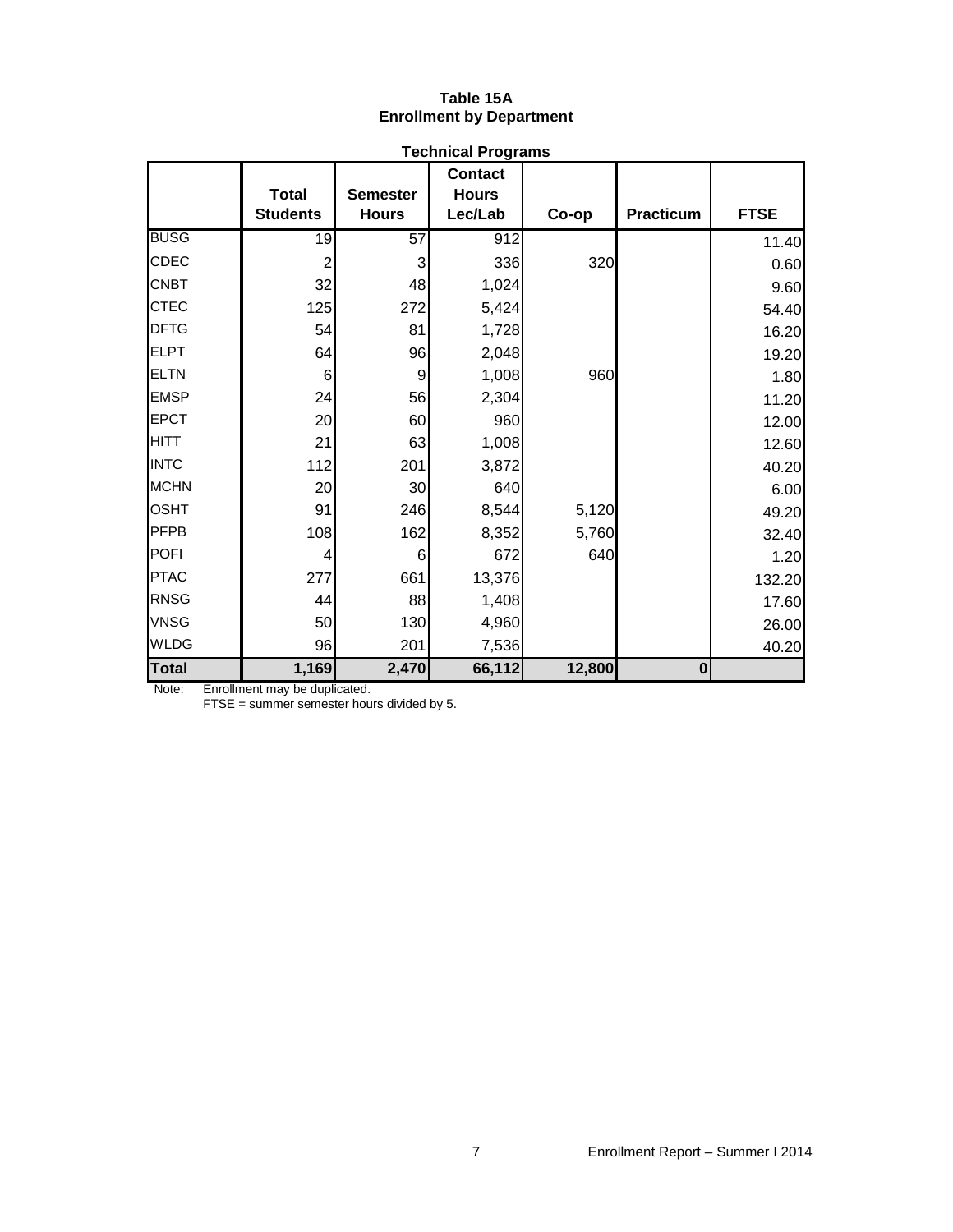## **Table 15B Enrollment by Department**

|                    | <b>Academic Programs</b>        |                                 |                                           |          |                  |             |  |  |
|--------------------|---------------------------------|---------------------------------|-------------------------------------------|----------|------------------|-------------|--|--|
|                    | <b>Total</b><br><b>Students</b> | <b>Semester</b><br><b>Hours</b> | <b>Contact</b><br><b>Hours</b><br>Lec/Lab | Co-op    | <b>Practicum</b> | <b>FTSE</b> |  |  |
| <b>ACCT</b>        | 74                              | 148                             | 2,368                                     |          |                  | 29.60       |  |  |
| <b>ARTS</b>        | 52                              | 156                             | 2,496                                     |          |                  | 31.20       |  |  |
| <b>BCIS</b>        | 106                             | 212                             | 4,240                                     |          |                  | 42.40       |  |  |
| <b>BIOL</b>        | 286                             | 586                             | 13,728                                    |          |                  | 117.20      |  |  |
| <b>CHEM</b>        | 222                             | 444                             | 9,696                                     |          |                  | 88.80       |  |  |
| <b>DRAM</b>        | 20                              | 24                              | 1,152                                     |          |                  | 4.80        |  |  |
| <b>ECON</b>        | 60                              | 180                             | 2,880                                     |          |                  | 36.00       |  |  |
| <b>ENGL</b>        | 244                             | 710                             | 11,536                                    |          |                  | 142.00      |  |  |
| <b>ENVR</b>        | 62                              | 124                             | 2,976                                     |          |                  | 24.80       |  |  |
| <b>GOVT</b>        | 216                             | 648                             | 10,368                                    |          |                  | 129.60      |  |  |
| <b>HIST</b>        | 144                             | 432                             | 6,912                                     |          |                  | 86.40       |  |  |
| <b>HUMA</b>        | 73                              | 219                             | 3,504                                     |          |                  | 43.80       |  |  |
| <b>MATH</b>        | 427                             | 1,065                           | 19,060                                    |          |                  | 213.00      |  |  |
| <b>MUEN</b>        | 5                               | 5                               | 320                                       |          |                  | 1.00        |  |  |
| <b>MUSI</b>        | 67                              | 201                             | 3,216                                     |          |                  | 40.20       |  |  |
| <b>PHYS</b>        | 90                              | 180                             | 4,320                                     |          |                  | 36.00       |  |  |
| <b>PSYC</b>        | 324                             | 972                             | 15,552                                    |          |                  | 194.40      |  |  |
| SOCI               | 17                              | 51                              | 816                                       |          |                  | 10.20       |  |  |
| <b>SPAN</b>        | 23                              | 51                              | 960                                       |          |                  | 10.20       |  |  |
| <b>SPCH</b>        | 133                             | 399                             | 6,384                                     |          |                  | 79.80       |  |  |
| <b>TECA</b>        | 18                              | 36                              | 672                                       |          |                  | 7.20        |  |  |
| <b>TMGT</b>        | 181                             | 491                             | 7,856                                     |          |                  | 98.20       |  |  |
| <b>Total</b>       | 2,844                           | 7,334                           | 131,012                                   | $\bf{0}$ | $\boldsymbol{0}$ |             |  |  |
| <b>Grand Total</b> | 4,013                           | 9,804                           | 197,124                                   | 12,800   | $\boldsymbol{0}$ |             |  |  |

Note: Enrollment may be duplicated.

FTSE = summer semester hours divided by 5.